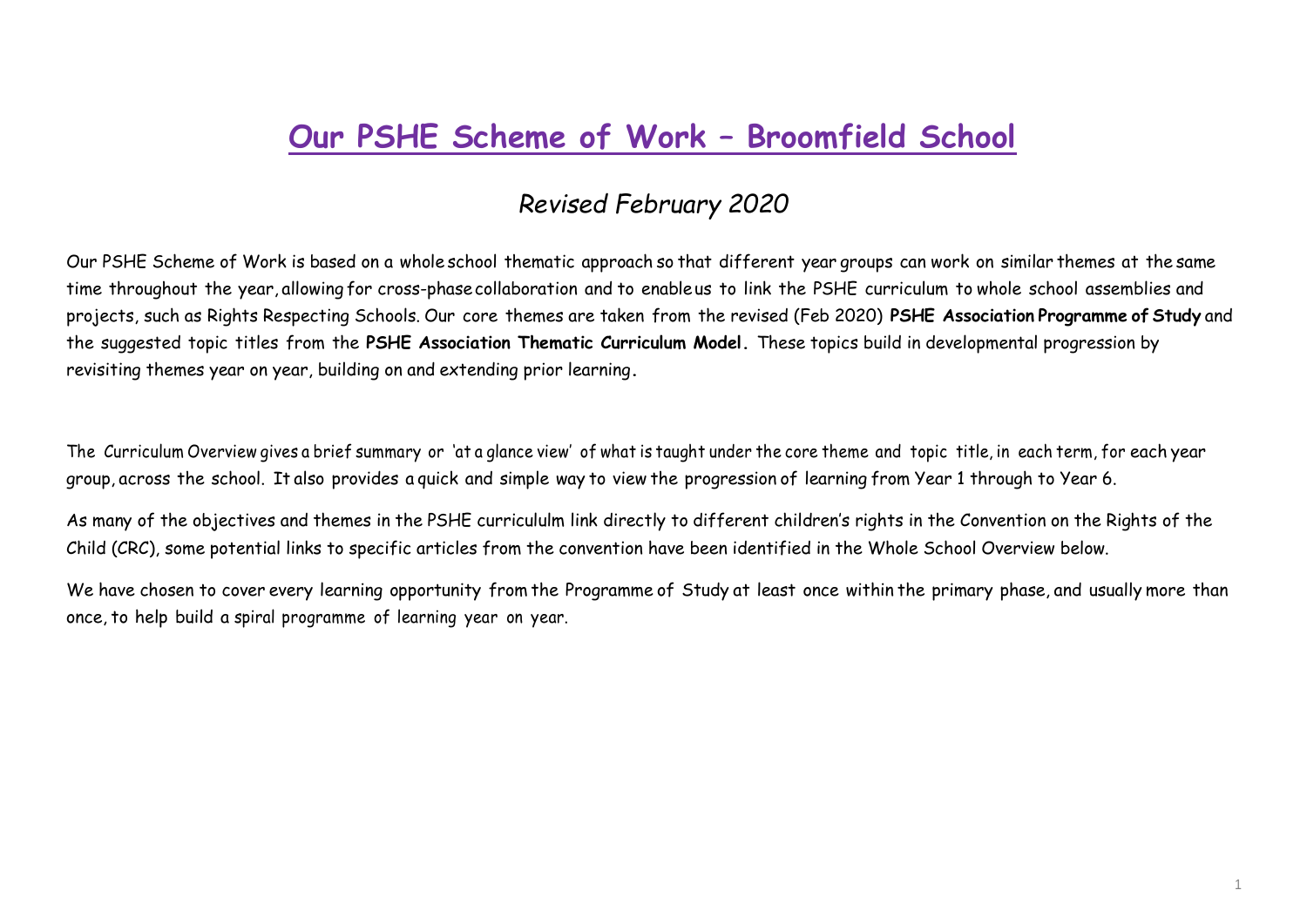## **Broomfield School PSHE Curriculum Overview**

|                                  | <b>Autumn: Respectful Relationships</b>                                                                                                                                                                                                                                                                            |                                                                                                  |                                                                                                                                                                                                          | <b>Spring:</b> Living in the wider world                                                                                                    |                                                                                                                                                                                                                                                                                                                                          |                                                                                                       | <b>Summer: Health and Wellbeing</b>                                                                                                      |                                                                                                                                                                                                                 |                                                                                                                                                                      |
|----------------------------------|--------------------------------------------------------------------------------------------------------------------------------------------------------------------------------------------------------------------------------------------------------------------------------------------------------------------|--------------------------------------------------------------------------------------------------|----------------------------------------------------------------------------------------------------------------------------------------------------------------------------------------------------------|---------------------------------------------------------------------------------------------------------------------------------------------|------------------------------------------------------------------------------------------------------------------------------------------------------------------------------------------------------------------------------------------------------------------------------------------------------------------------------------------|-------------------------------------------------------------------------------------------------------|------------------------------------------------------------------------------------------------------------------------------------------|-----------------------------------------------------------------------------------------------------------------------------------------------------------------------------------------------------------------|----------------------------------------------------------------------------------------------------------------------------------------------------------------------|
|                                  | <b>Families and</b><br>friendships                                                                                                                                                                                                                                                                                 | Safe relationships                                                                               | <b>Respecting</b><br>ourselves and<br>others                                                                                                                                                             | <b>Belonging to a</b><br>community                                                                                                          | <b>Media literacy and</b><br>digital resilience                                                                                                                                                                                                                                                                                          | <b>Money</b><br>and work                                                                              | <b>Physical health and</b><br><b>Mental wellbeing</b>                                                                                    | <b>Growing and</b><br>changing                                                                                                                                                                                  | <b>Keeping safe</b>                                                                                                                                                  |
|                                  | <b>Article 15</b><br>You have the right to<br>choose your own friends<br>and join or set up groups,<br>as long as it isn't harmful<br>to others.<br>Article 9<br>You have the right to live<br>with your parent(s), unless<br>it is bad for you. You have<br>the right to live with a<br>family who cares for you. | <b>Article 16</b><br>You have the right to<br>privacy.                                           | <b>Article 30</b><br>You have the right to<br>practice your own culture,<br>language and religion - or<br>any you choose. Minority<br>and indigenous groups<br>need special protection of<br>this right. | <b>Article 29</b><br>Your education should<br>help you learn to live<br>peacefully, protect the<br>environment and respect<br>other people. | <b>Article 17</b><br>You have the right to get<br>information that is<br>important to your well-<br>being, from radio,<br>newspaper, books,<br>computers and other<br>sources. Adults should<br>make sure that the<br>information you are<br>getting is not harmful, and<br>help you find and<br>understand the<br>information you need. | <b>Article 26</b><br>You have the right to help<br>from the government if<br>you are poor or in need. | <b>Article 31</b><br>You have the right to play<br>and rest.                                                                             | <b>Article 13</b><br>You have the right to<br>find out things and<br>share what you think<br>with others, by talking,<br>drawing, writing or in<br>any other way unless it<br>harms or offends other<br>people. | <b>Article 24</b><br>You have the right to, safe<br>water to drink, nutritious<br>food, a clean and safe<br>environment, and<br>information to help you<br>stay well |
| $\overline{\phantom{0}}$<br>Year | Roles of different<br>people; families;<br>feeling cared for                                                                                                                                                                                                                                                       | Recognising privacy;<br>staying safe; seeking<br>permission                                      | How behaviour<br>affects others; being<br>polite and respectful                                                                                                                                          | What rules are;<br>caring for others'<br>needs; looking after<br>the environment                                                            | Using the internet<br>and digital devices;<br>communicating<br>online                                                                                                                                                                                                                                                                    | Strengths and<br>interests; jobs in the<br>community                                                  | Keeping healthy;<br>food and exercise,<br>hygiene routines;<br>sun safety                                                                | Recognising what<br>makes them unique<br>and special; feelings;<br>managing when<br>things go wrong                                                                                                             | How rules and age<br>restrictions help us:<br>keeping safe online                                                                                                    |
| N<br>Year                        | Making friends;<br>feeling lonely and<br>getting help                                                                                                                                                                                                                                                              | Managing secrets;<br>resisting pressure<br>and getting help;<br>recognising hurtful<br>behaviour | Recognising things<br>in common and<br>differences; playing<br>and working<br>co-operatively;<br>sharing opinions                                                                                        | Belonging to a<br>group; roles and<br>responsibilities;<br>being the same<br>and different in the<br>community                              | The internet in<br>everyday life; online<br>content and<br>information                                                                                                                                                                                                                                                                   | What money is;<br>needs and wants;<br>looking after money                                             | Why sleep is<br>important;<br>medicines and<br>keeping healthy;<br>keeping teeth<br>healthy; managing<br>feelings and asking<br>for help | Growing older;<br>naming body parts;<br>moving class or year                                                                                                                                                    | Safety in different<br>environments; risk<br>and safety at home;<br>emergencies                                                                                      |
| က<br>Year                        | What makes a<br>family; features of<br>family life                                                                                                                                                                                                                                                                 | Personal<br>boundaries; safely<br>responding to<br>others; the impact<br>of hurtful behaviour    | Recognising<br>respectful<br>behaviour; the<br>importance of self-<br>respect; courtesy<br>and being polite                                                                                              | The value of rules<br>and laws; rights,<br>freedoms and<br>responsibilities                                                                 | How the internet<br>is used; assessing<br>information online                                                                                                                                                                                                                                                                             | Different jobs and<br>skills; job<br>stereotypes;<br>setting personal<br>goals                        | Health choices and<br>habits; what affects<br>feelings; expressing<br>feelings                                                           | Personal strengths<br>and achievements;<br>managing and<br>reframing<br>setbacks                                                                                                                                | Risks and hazards;<br>safety in the local<br>environment and<br>unfamiliar places                                                                                    |